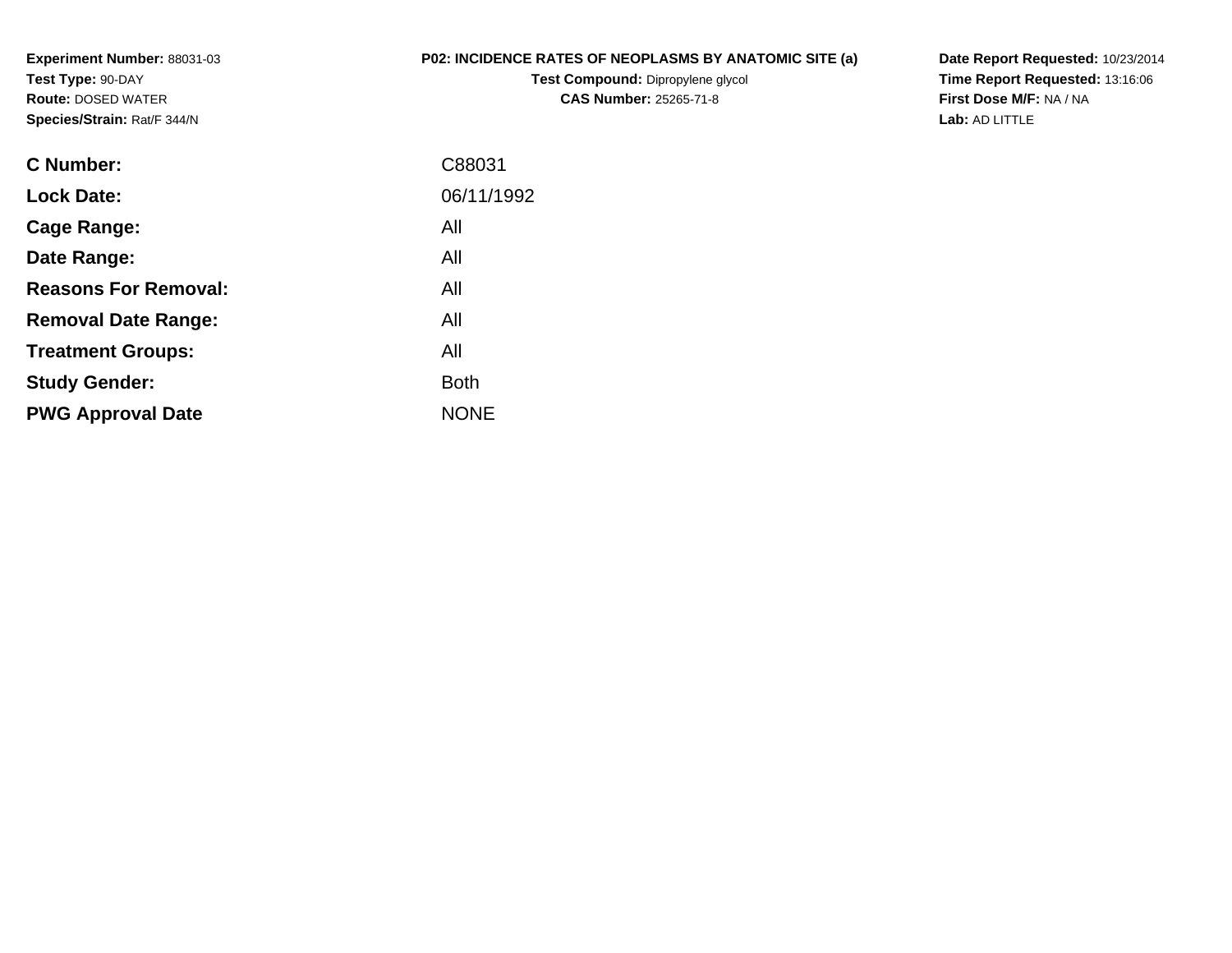| <b>Experiment Number: 88031-03</b><br>Test Type: 90-DAY  | P02: INCIDENCE RATES OF NEOPLASMS BY ANATOMIC SITE (a)<br>Test Compound: Dipropylene glycol |      |                               |      | Date Report Requested: 10/23/2014<br>Time Report Requested: 13:16:06 |                                                                                                                                                               |  |
|----------------------------------------------------------|---------------------------------------------------------------------------------------------|------|-------------------------------|------|----------------------------------------------------------------------|---------------------------------------------------------------------------------------------------------------------------------------------------------------|--|
| <b>Route: DOSED WATER</b>                                |                                                                                             |      | <b>CAS Number: 25265-71-8</b> |      | First Dose M/F: NA / NA                                              | 8.0%<br>10<br>10<br>10<br>(10)<br>(10)<br>(10)<br>(10)<br>(10)<br>(10)<br>(10)<br>(10)<br>(10)<br>(10)<br>(10)<br>(10)<br>(1)<br>(10)<br>(10)<br>(10)<br>(10) |  |
| Species/Strain: Rat/F 344/N                              |                                                                                             |      |                               |      | Lab: AD LITTLE                                                       |                                                                                                                                                               |  |
| F 344/N Rat MALE                                         | <b>VEHICLE CONTROL</b>                                                                      | 0.5% | 1.0%                          | 2.0% | 4.0%                                                                 |                                                                                                                                                               |  |
| <b>Disposition Summary</b>                               |                                                                                             |      |                               |      |                                                                      |                                                                                                                                                               |  |
| <b>Animals Initially In Study</b><br><b>Early Deaths</b> | 10                                                                                          | 10   | 10                            | 10   | 10                                                                   |                                                                                                                                                               |  |
| <b>Survivors</b><br><b>Terminal Sacrifice</b>            | 10                                                                                          | 10   | 10                            | 10   | 10                                                                   |                                                                                                                                                               |  |
| <b>Animals Examined Microscopically</b>                  | 10                                                                                          | 10   | 10                            | 10   | 10                                                                   |                                                                                                                                                               |  |
| ALIMENTARY SYSTEM                                        |                                                                                             |      |                               |      |                                                                      |                                                                                                                                                               |  |
| Esophagus                                                | (10)                                                                                        | (0)  | (0)                           | (0)  | (0)                                                                  |                                                                                                                                                               |  |
| Intestine Large, Cecum                                   | (10)                                                                                        | (0)  | (0)                           | (0)  | (0)                                                                  |                                                                                                                                                               |  |
| Intestine Large, Colon                                   | (10)                                                                                        | (0)  | (0)                           | (0)  | (0)                                                                  |                                                                                                                                                               |  |
| Intestine Large, Rectum                                  | (10)                                                                                        | (0)  | (0)                           | (0)  | (0)                                                                  |                                                                                                                                                               |  |
| Intestine Small, Duodenum                                | (10)                                                                                        | (0)  | (0)                           | (0)  | (0)                                                                  |                                                                                                                                                               |  |
| Intestine Small, Ileum                                   | (10)                                                                                        | (0)  | (0)                           | (0)  | (0)                                                                  |                                                                                                                                                               |  |
| Intestine Small, Jejunum                                 | (10)                                                                                        | (0)  | (0)                           | (0)  | (0)                                                                  |                                                                                                                                                               |  |
| Liver                                                    | (10)                                                                                        | (2)  | (10)                          | (10) | (10)                                                                 |                                                                                                                                                               |  |
| Pancreas                                                 | (10)                                                                                        | (0)  | (0)                           | (0)  | (0)                                                                  |                                                                                                                                                               |  |
| Salivary Glands                                          | (10)                                                                                        | (0)  | (0)                           | (0)  | (0)                                                                  |                                                                                                                                                               |  |
| Stomach, Forestomach                                     | (10)                                                                                        | (0)  | (1)                           | (0)  | (0)                                                                  |                                                                                                                                                               |  |
| Stomach, Glandular                                       | (10)                                                                                        | (0)  | (0)                           | (0)  | (0)                                                                  |                                                                                                                                                               |  |
| Tooth                                                    | (0)                                                                                         | (0)  | (0)                           | (0)  | (0)                                                                  |                                                                                                                                                               |  |
| CARDIOVASCULAR SYSTEM                                    |                                                                                             |      |                               |      |                                                                      |                                                                                                                                                               |  |
| <b>Blood Vessel</b>                                      | (10)                                                                                        | (0)  | (0)                           | (0)  | (0)                                                                  |                                                                                                                                                               |  |
| Heart                                                    | (10)                                                                                        | (0)  | (0)                           | (0)  | (0)                                                                  |                                                                                                                                                               |  |
| <b>ENDOCRINE SYSTEM</b>                                  |                                                                                             |      |                               |      |                                                                      |                                                                                                                                                               |  |
| <b>Adrenal Cortex</b>                                    | (10)                                                                                        | (10) | (10)                          | (10) | (10)                                                                 |                                                                                                                                                               |  |
| Adrenal Medulla                                          | (10)                                                                                        | (0)  | (0)                           | (0)  | (0)                                                                  |                                                                                                                                                               |  |
|                                                          |                                                                                             |      |                               |      |                                                                      |                                                                                                                                                               |  |

b - Primary tumors: all tumors except metastatic tumors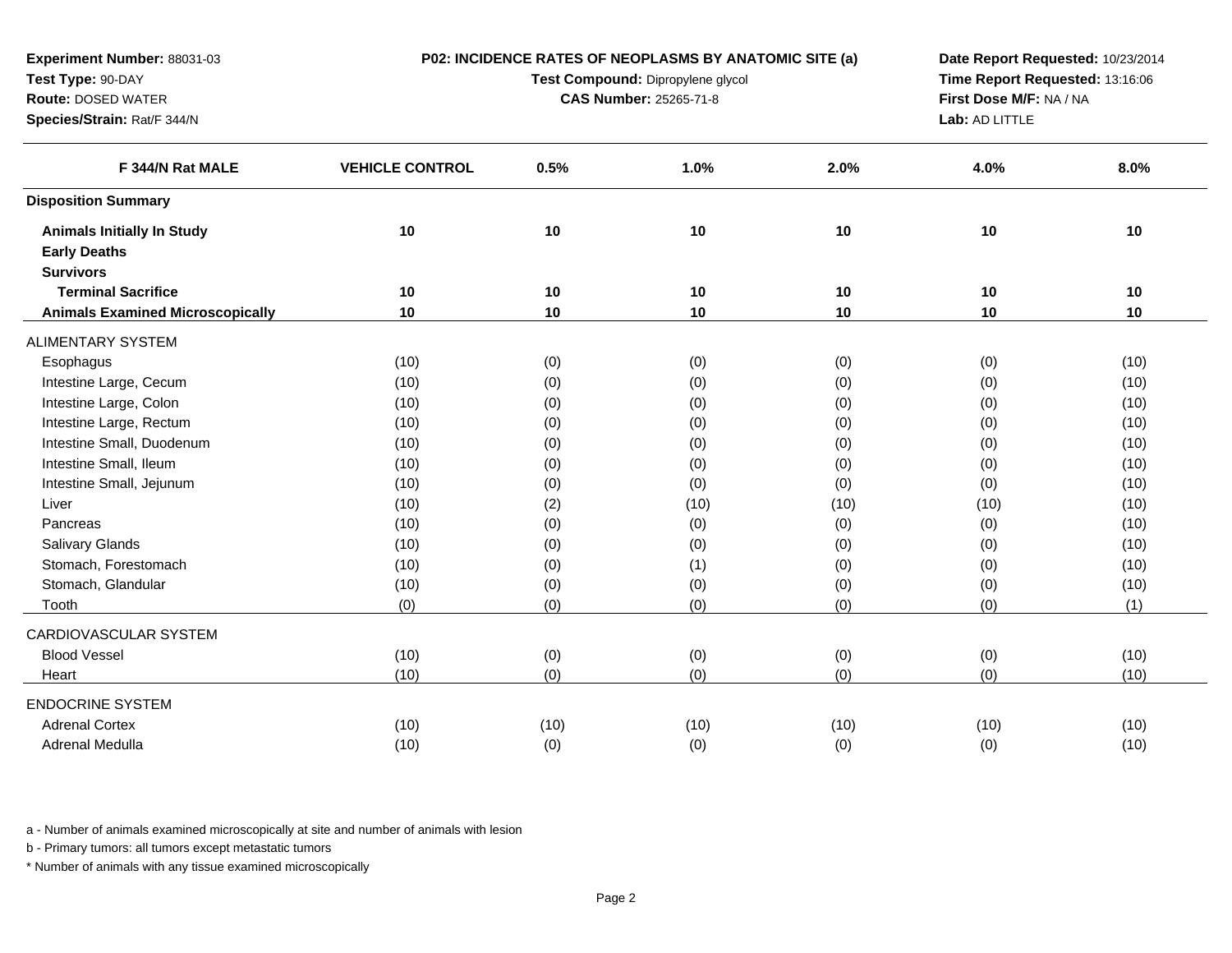| Experiment Number: 88031-03<br>Test Type: 90-DAY<br><b>Route: DOSED WATER</b><br>Species/Strain: Rat/F 344/N | P02: INCIDENCE RATES OF NEOPLASMS BY ANATOMIC SITE (a)<br>Test Compound: Dipropylene glycol<br><b>CAS Number: 25265-71-8</b> |      |      |      | Date Report Requested: 10/23/2014<br>Time Report Requested: 13:16:06<br>First Dose M/F: NA / NA<br>Lab: AD LITTLE |      |
|--------------------------------------------------------------------------------------------------------------|------------------------------------------------------------------------------------------------------------------------------|------|------|------|-------------------------------------------------------------------------------------------------------------------|------|
| F 344/N Rat MALE                                                                                             | <b>VEHICLE CONTROL</b>                                                                                                       | 0.5% | 1.0% | 2.0% | 4.0%                                                                                                              | 8.0% |
| Islets, Pancreatic                                                                                           | (10)                                                                                                                         | (0)  | (0)  | (0)  | (0)                                                                                                               | (10) |
| Parathyroid Gland                                                                                            | (9)                                                                                                                          | (0)  | (0)  | (0)  | (0)                                                                                                               | (8)  |
| <b>Pituitary Gland</b>                                                                                       | (10)                                                                                                                         | (0)  | (0)  | (0)  | (0)                                                                                                               | (10) |
| <b>Thyroid Gland</b>                                                                                         | (10)                                                                                                                         | (0)  | (0)  | (0)  | (0)                                                                                                               | (10) |
| <b>GENERAL BODY SYSTEM</b><br>None                                                                           |                                                                                                                              |      |      |      |                                                                                                                   |      |
| <b>GENITAL SYSTEM</b>                                                                                        |                                                                                                                              |      |      |      |                                                                                                                   |      |
| Epididymis                                                                                                   | (10)                                                                                                                         | (0)  | (0)  | (0)  | (0)                                                                                                               | (10) |
| <b>Preputial Gland</b>                                                                                       | (10)                                                                                                                         | (0)  | (0)  | (0)  | (10)                                                                                                              | (10) |
| Prostate                                                                                                     | (10)                                                                                                                         | (0)  | (0)  | (0)  | (0)                                                                                                               | (10) |
| <b>Seminal Vesicle</b>                                                                                       | (10)                                                                                                                         | (0)  | (0)  | (0)  | (0)                                                                                                               | (10) |
| <b>Testes</b>                                                                                                | (10)                                                                                                                         | (0)  | (0)  | (0)  | (10)                                                                                                              | (10) |
| <b>HEMATOPOIETIC SYSTEM</b>                                                                                  |                                                                                                                              |      |      |      |                                                                                                                   |      |
| <b>Bone Marrow</b>                                                                                           | (10)                                                                                                                         | (0)  | (0)  | (0)  | (0)                                                                                                               | (10) |
| Lymph Node                                                                                                   | (0)                                                                                                                          | (0)  | (0)  | (1)  | (2)                                                                                                               | (0)  |
| Lymph Node, Mandibular                                                                                       | (10)                                                                                                                         | (1)  | (1)  | (0)  | (1)                                                                                                               | (10) |
| Lymph Node, Mesenteric                                                                                       | (10)                                                                                                                         | (0)  | (0)  | (0)  | (0)                                                                                                               | (10) |
| Spleen                                                                                                       | (10)                                                                                                                         | (0)  | (0)  | (0)  | (0)                                                                                                               | (10) |
| Thymus                                                                                                       | (10)                                                                                                                         | (0)  | (0)  | (0)  | (0)                                                                                                               | (10) |
| <b>INTEGUMENTARY SYSTEM</b>                                                                                  |                                                                                                                              |      |      |      |                                                                                                                   |      |
| Mammary Gland                                                                                                | (10)                                                                                                                         | (0)  | (0)  | (0)  | (0)                                                                                                               | (8)  |
| Skin                                                                                                         | (10)                                                                                                                         | (0)  | (0)  | (0)  | (0)                                                                                                               | (10) |
| MUSCULOSKELETAL SYSTEM                                                                                       |                                                                                                                              |      |      |      |                                                                                                                   |      |
| Bone                                                                                                         | (10)                                                                                                                         | (0)  | (0)  | (0)  | (10)                                                                                                              | (10) |
| NERVOUS SYSTEM                                                                                               |                                                                                                                              |      |      |      |                                                                                                                   |      |
| <b>Brain</b>                                                                                                 | (10)                                                                                                                         | (0)  | (0)  | (0)  | (0)                                                                                                               | (10) |

b - Primary tumors: all tumors except metastatic tumors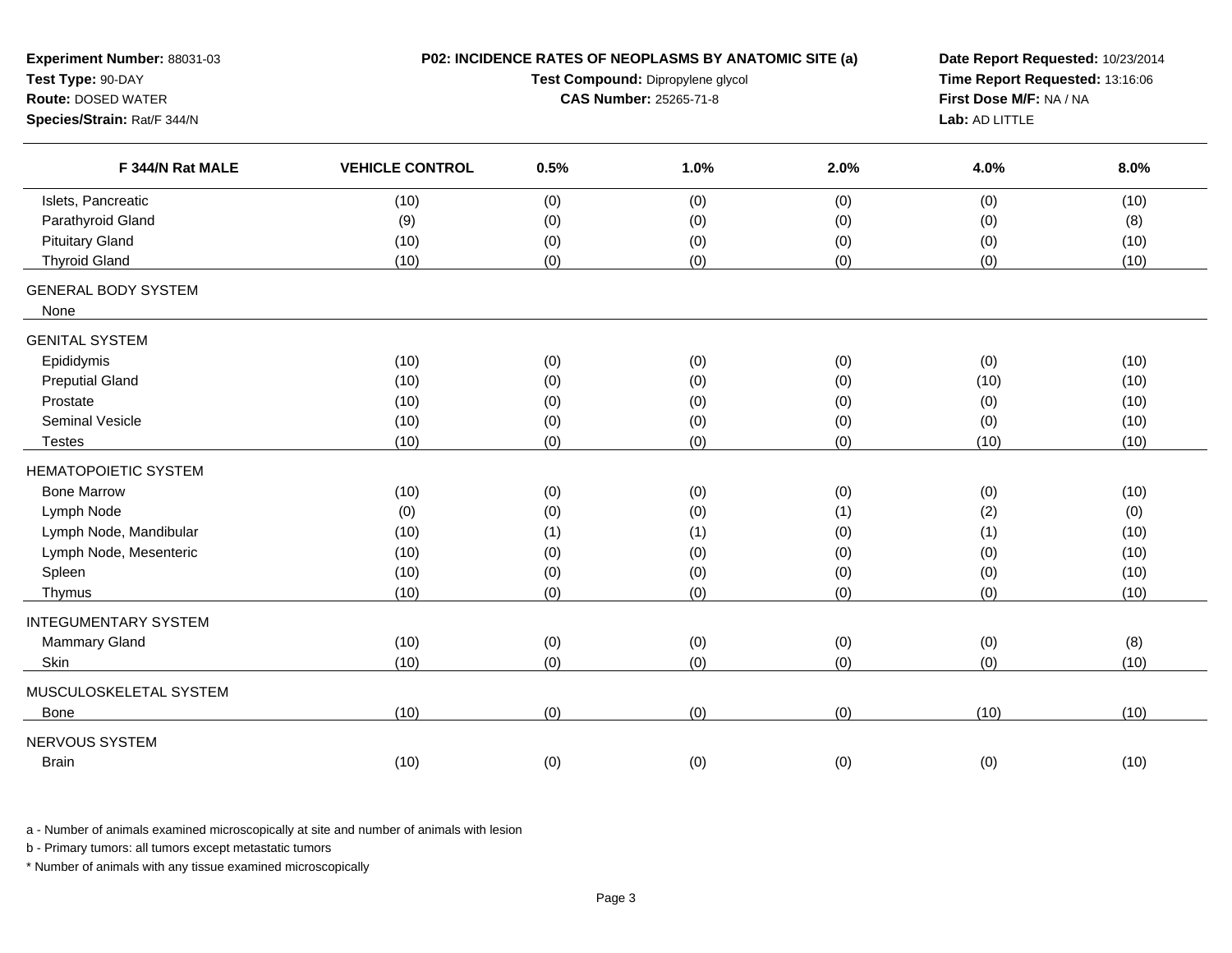| Experiment Number: 88031-03<br>Test Type: 90-DAY<br><b>Route: DOSED WATER</b><br>Species/Strain: Rat/F 344/N |                        | P02: INCIDENCE RATES OF NEOPLASMS BY ANATOMIC SITE (a)<br>Date Report Requested: 10/23/2014<br>Time Report Requested: 13:16:06<br>Test Compound: Dipropylene glycol<br>CAS Number: 25265-71-8<br>First Dose M/F: NA / NA<br>Lab: AD LITTLE |      |      |      |         |
|--------------------------------------------------------------------------------------------------------------|------------------------|--------------------------------------------------------------------------------------------------------------------------------------------------------------------------------------------------------------------------------------------|------|------|------|---------|
| F 344/N Rat MALE                                                                                             | <b>VEHICLE CONTROL</b> | 0.5%                                                                                                                                                                                                                                       | 1.0% | 2.0% | 4.0% | $8.0\%$ |
| <b>RESPIRATORY SYSTEM</b>                                                                                    |                        |                                                                                                                                                                                                                                            |      |      |      |         |
| Lung                                                                                                         | (10)                   | (0)                                                                                                                                                                                                                                        | (0)  | (0)  | (3)  | (10)    |
| Nose                                                                                                         | (10)                   | (0)                                                                                                                                                                                                                                        | (0)  | (0)  | (10) | (10)    |
| Trachea                                                                                                      | (10)                   | (0)                                                                                                                                                                                                                                        | (0)  | (0)  | (0)  | (10)    |
| <b>SPECIAL SENSES SYSTEM</b>                                                                                 |                        |                                                                                                                                                                                                                                            |      |      |      |         |
| None                                                                                                         |                        |                                                                                                                                                                                                                                            |      |      |      |         |
| URINARY SYSTEM                                                                                               |                        |                                                                                                                                                                                                                                            |      |      |      |         |
| Kidney                                                                                                       | (10)                   | (10)                                                                                                                                                                                                                                       | (10) | (10) | (10) | (10)    |
| Urinary Bladder                                                                                              | (10)                   | (0)                                                                                                                                                                                                                                        | (0)  | (0)  | (0)  | (10)    |

b - Primary tumors: all tumors except metastatic tumors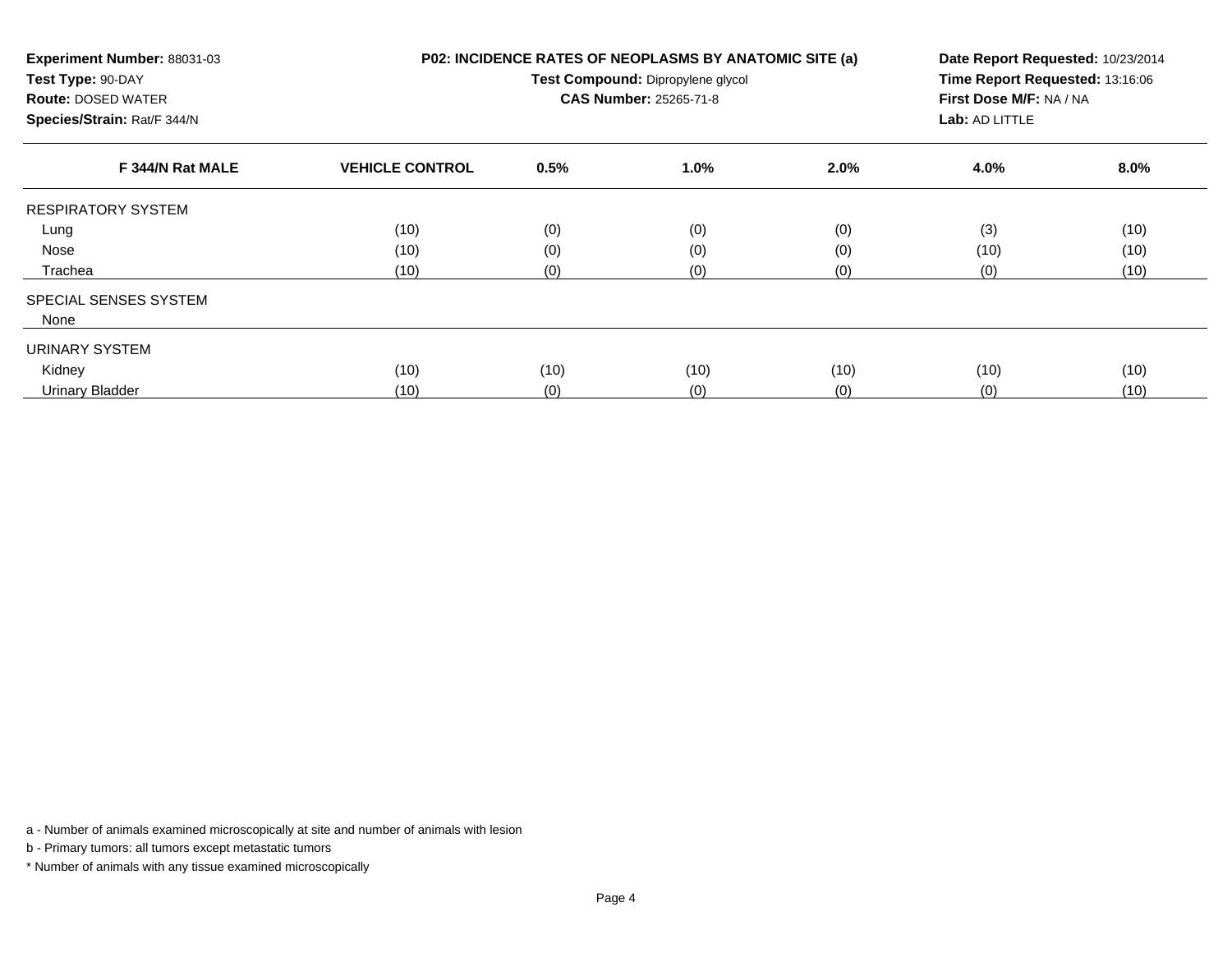| Experiment Number: 88031-03<br>Test Type: 90-DAY<br><b>Route: DOSED WATER</b><br>Species/Strain: Rat/F 344/N |                        | P02: INCIDENCE RATES OF NEOPLASMS BY ANATOMIC SITE (a)<br>Test Compound: Dipropylene glycol<br>CAS Number: 25265-71-8 | Date Report Requested: 10/23/2014<br>Time Report Requested: 13:16:06<br>First Dose M/F: NA / NA<br>Lab: AD LITTLE |      |      |         |
|--------------------------------------------------------------------------------------------------------------|------------------------|-----------------------------------------------------------------------------------------------------------------------|-------------------------------------------------------------------------------------------------------------------|------|------|---------|
| F 344/N Rat MALE                                                                                             | <b>VEHICLE CONTROL</b> | 0.5%                                                                                                                  | 1.0%                                                                                                              | 2.0% | 4.0% | $8.0\%$ |
| <b>Tumor Summary for MALE</b>                                                                                |                        |                                                                                                                       |                                                                                                                   |      |      |         |
| <b>Total Animals with Primary Neoplasms (b)</b><br><b>Total Primary Neoplasms</b>                            |                        |                                                                                                                       |                                                                                                                   |      |      |         |
| <b>Total Animals with Benign Neoplasms</b><br><b>Total Benign Neoplasms</b>                                  |                        |                                                                                                                       |                                                                                                                   |      |      |         |
| <b>Total Animals with Malignant Neoplasms</b><br><b>Total Malignant Neoplasms</b>                            |                        |                                                                                                                       |                                                                                                                   |      |      |         |
| <b>Total Animals with Metastatic Neoplasms</b><br><b>Total Metastatic Neoplasms</b>                          |                        |                                                                                                                       |                                                                                                                   |      |      |         |
| <b>Total Animals with Malignant Neoplasms</b><br><b>Uncertain Primary Site</b>                               |                        |                                                                                                                       |                                                                                                                   |      |      |         |
| Total Animals with Neoplasms Uncertain -<br><b>Benign or Malignant</b>                                       |                        |                                                                                                                       |                                                                                                                   |      |      |         |
| <b>Total Uncertain Neoplasms</b>                                                                             |                        |                                                                                                                       |                                                                                                                   |      |      |         |

\*\*\*END OF MALE DATA\*\*\*

a - Number of animals examined microscopically at site and number of animals with lesion

b - Primary tumors: all tumors except metastatic tumors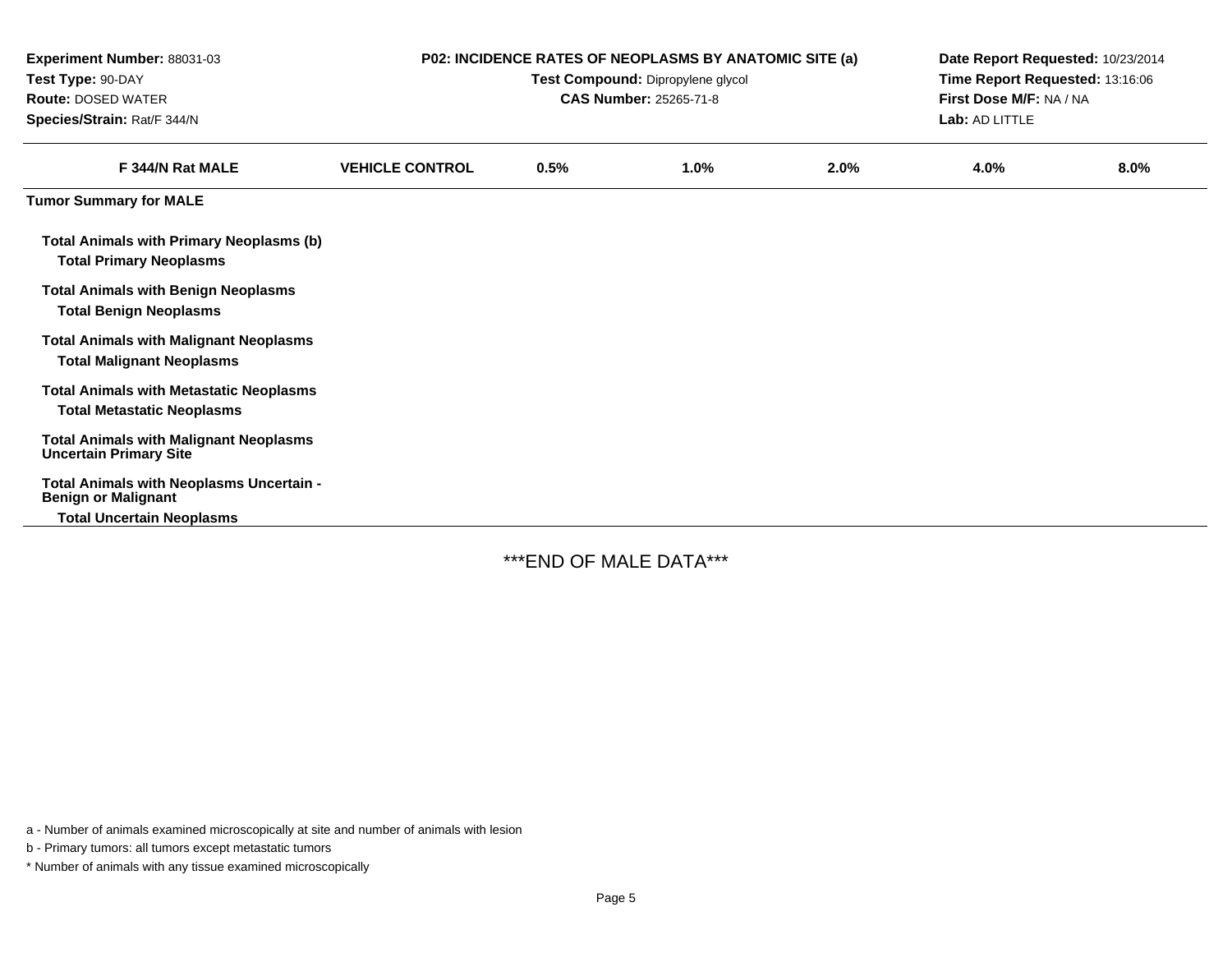| Experiment Number: 88031-03             | P02: INCIDENCE RATES OF NEOPLASMS BY ANATOMIC SITE (a) |      |                                   |      |                                                                                                                                                                    |      |  |  |  |
|-----------------------------------------|--------------------------------------------------------|------|-----------------------------------|------|--------------------------------------------------------------------------------------------------------------------------------------------------------------------|------|--|--|--|
| Test Type: 90-DAY                       |                                                        |      | Test Compound: Dipropylene glycol |      | Time Report Requested: 13:16:06                                                                                                                                    |      |  |  |  |
| <b>Route: DOSED WATER</b>               |                                                        |      | <b>CAS Number: 25265-71-8</b>     |      |                                                                                                                                                                    |      |  |  |  |
| Species/Strain: Rat/F 344/N             |                                                        |      |                                   |      | Date Report Requested: 10/23/2014<br>First Dose M/F: NA / NA<br>Lab: AD LITTLE<br>8.0%<br>4.0%<br>10<br>$10$<br>10<br>10<br>10<br>10<br>(0)<br>(10)<br>(10)<br>(0) |      |  |  |  |
| F 344/N Rat FEMALE                      | <b>VEHICLE CONTROL</b>                                 | 0.5% | 1.0%                              | 2.0% |                                                                                                                                                                    |      |  |  |  |
| <b>Disposition Summary</b>              |                                                        |      |                                   |      |                                                                                                                                                                    |      |  |  |  |
| <b>Animals Initially In Study</b>       | 10                                                     | $10$ | 10                                | $10$ |                                                                                                                                                                    |      |  |  |  |
| <b>Early Deaths</b>                     |                                                        |      |                                   |      |                                                                                                                                                                    |      |  |  |  |
| <b>Survivors</b>                        |                                                        |      |                                   |      |                                                                                                                                                                    |      |  |  |  |
| <b>Terminal Sacrifice</b>               | 10                                                     | 10   | 10                                | 10   |                                                                                                                                                                    |      |  |  |  |
| <b>Animals Examined Microscopically</b> | 10                                                     | 10   | 10                                | 10   |                                                                                                                                                                    |      |  |  |  |
| ALIMENTARY SYSTEM                       |                                                        |      |                                   |      |                                                                                                                                                                    |      |  |  |  |
| Esophagus                               | (10)                                                   | (0)  | (0)                               | (0)  |                                                                                                                                                                    |      |  |  |  |
| Intestine Large, Cecum                  | (10)                                                   | (0)  | (0)                               | (0)  |                                                                                                                                                                    |      |  |  |  |
| Intestine Large, Colon                  | (10)                                                   | (0)  | (0)                               | (0)  | (0)                                                                                                                                                                | (10) |  |  |  |
| Intestine Large, Rectum                 | (10)                                                   | (0)  | (0)                               | (0)  | (0)                                                                                                                                                                | (10) |  |  |  |
| Intestine Small, Duodenum               | (10)                                                   | (0)  | (0)                               | (0)  | (0)                                                                                                                                                                | (10) |  |  |  |
| Intestine Small, Ileum                  | (10)                                                   | (0)  | (0)                               | (0)  | (0)                                                                                                                                                                | (10) |  |  |  |
| Intestine Small, Jejunum                | (10)                                                   | (0)  | (0)                               | (0)  | (0)                                                                                                                                                                | (10) |  |  |  |
| Liver                                   | (10)                                                   | (0)  | (1)                               | (3)  | (10)                                                                                                                                                               | (10) |  |  |  |
| Pancreas                                | (10)                                                   | (0)  | (0)                               | (0)  | (0)                                                                                                                                                                | (10) |  |  |  |
| Salivary Glands                         | (10)                                                   | (0)  | (0)                               | (0)  | (0)                                                                                                                                                                | (10) |  |  |  |
| Stomach, Forestomach                    | (10)                                                   | (0)  | (0)                               | (0)  | (0)                                                                                                                                                                | (10) |  |  |  |
| Stomach, Glandular                      | (10)                                                   | (0)  | (0)                               | (0)  | (0)                                                                                                                                                                | (10) |  |  |  |
| CARDIOVASCULAR SYSTEM                   |                                                        |      |                                   |      |                                                                                                                                                                    |      |  |  |  |
| <b>Blood Vessel</b>                     | (10)                                                   | (0)  | (0)                               | (0)  | (0)                                                                                                                                                                | (9)  |  |  |  |
| Heart                                   | (10)                                                   | (0)  | (0)                               | (0)  | (0)                                                                                                                                                                | (10) |  |  |  |
| <b>ENDOCRINE SYSTEM</b>                 |                                                        |      |                                   |      |                                                                                                                                                                    |      |  |  |  |
| <b>Adrenal Cortex</b>                   | (10)                                                   | (10) | (10)                              | (10) | (10)                                                                                                                                                               | (10) |  |  |  |
| Adrenal Medulla                         | (10)                                                   | (0)  | (0)                               | (1)  | (0)                                                                                                                                                                | (10) |  |  |  |
| Islets, Pancreatic                      | (10)                                                   | (0)  | (0)                               | (0)  | (0)                                                                                                                                                                | (10) |  |  |  |
|                                         |                                                        |      |                                   |      |                                                                                                                                                                    |      |  |  |  |

b - Primary tumors: all tumors except metastatic tumors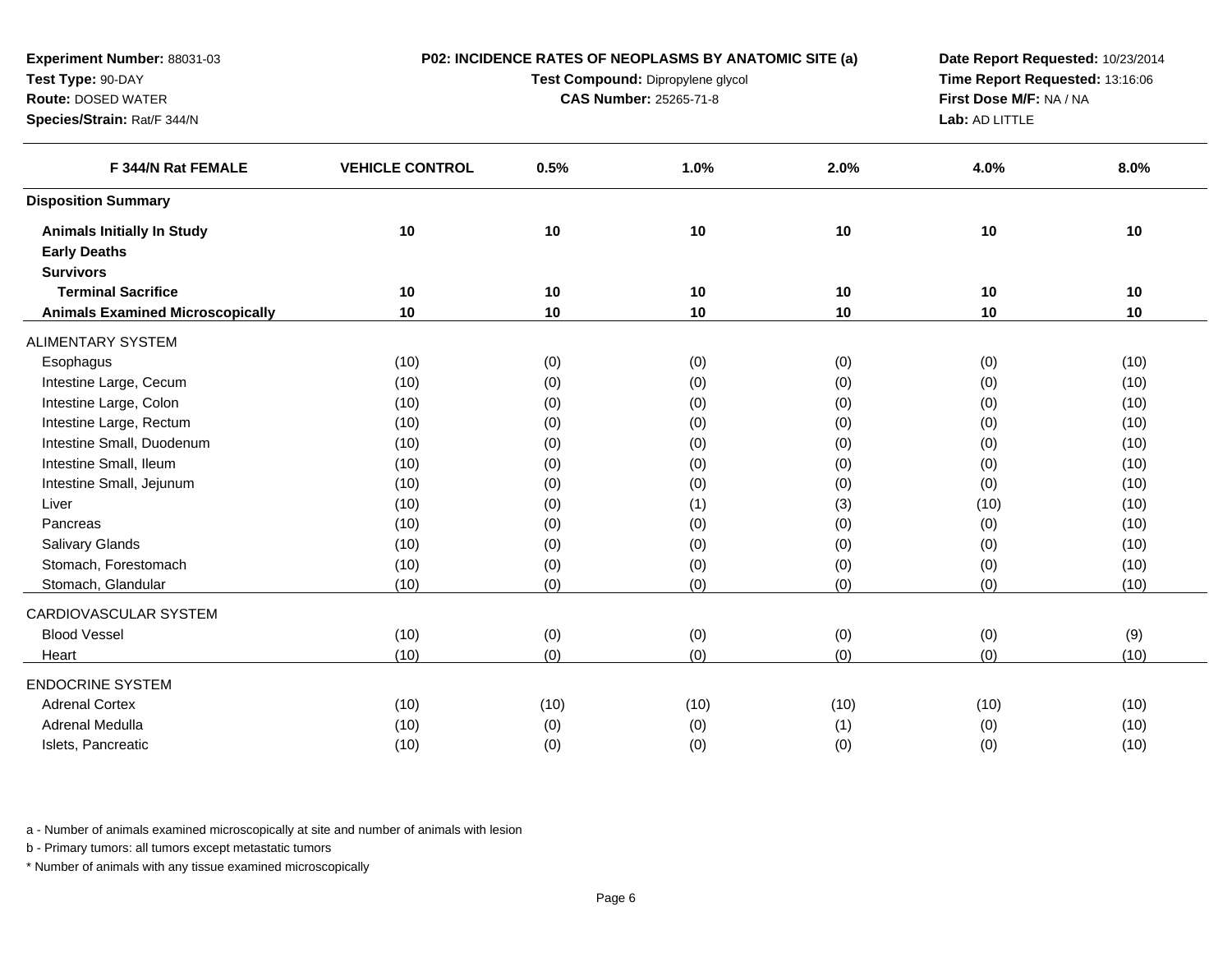| Experiment Number: 88031-03<br>Test Type: 90-DAY<br><b>Route: DOSED WATER</b><br>Species/Strain: Rat/F 344/N | P02: INCIDENCE RATES OF NEOPLASMS BY ANATOMIC SITE (a) | Date Report Requested: 10/23/2014<br>Time Report Requested: 13:16:06<br>First Dose M/F: NA / NA<br>Lab: AD LITTLE |      |      |      |      |
|--------------------------------------------------------------------------------------------------------------|--------------------------------------------------------|-------------------------------------------------------------------------------------------------------------------|------|------|------|------|
| F 344/N Rat FEMALE                                                                                           | <b>VEHICLE CONTROL</b>                                 | 0.5%                                                                                                              | 1.0% | 2.0% | 4.0% | 8.0% |
| Parathyroid Gland                                                                                            | (8)                                                    | (0)                                                                                                               | (0)  | (0)  | (0)  | (8)  |
| <b>Pituitary Gland</b>                                                                                       | (10)                                                   | (0)                                                                                                               | (1)  | (0)  | (0)  | (10) |
| <b>Thyroid Gland</b>                                                                                         | (10)                                                   | (0)                                                                                                               | (0)  | (0)  | (0)  | (10) |
| <b>GENERAL BODY SYSTEM</b><br>None                                                                           |                                                        |                                                                                                                   |      |      |      |      |
| <b>GENITAL SYSTEM</b>                                                                                        |                                                        |                                                                                                                   |      |      |      |      |
| <b>Clitoral Gland</b>                                                                                        | (10)                                                   | (0)                                                                                                               | (0)  | (0)  | (0)  | (9)  |
| Ovary                                                                                                        | (10)                                                   | (0)                                                                                                               | (3)  | (0)  | (1)  | (10) |
| Uterus                                                                                                       | (10)                                                   | (1)                                                                                                               | (1)  | (3)  | (3)  | (10) |
| <b>HEMATOPOIETIC SYSTEM</b>                                                                                  |                                                        |                                                                                                                   |      |      |      |      |
| <b>Bone Marrow</b>                                                                                           | (10)                                                   | (0)                                                                                                               | (0)  | (0)  | (0)  | (10) |
| Lymph Node                                                                                                   | (1)                                                    | (0)                                                                                                               | (1)  | (2)  | (1)  | (0)  |
| Lymph Node, Mandibular                                                                                       | (10)                                                   | (1)                                                                                                               | (1)  | (2)  | (0)  | (10) |
| Lymph Node, Mesenteric                                                                                       | (10)                                                   | (0)                                                                                                               | (0)  | (0)  | (0)  | (10) |
| Spleen                                                                                                       | (10)                                                   | (0)                                                                                                               | (0)  | (0)  | (0)  | (10) |
| Thymus                                                                                                       | (10)                                                   | (2)                                                                                                               | (1)  | (0)  | (1)  | (10) |
| <b>INTEGUMENTARY SYSTEM</b>                                                                                  |                                                        |                                                                                                                   |      |      |      |      |
| Mammary Gland                                                                                                | (10)                                                   | (0)                                                                                                               | (0)  | (0)  | (0)  | (10) |
| Skin                                                                                                         | (10)                                                   | (1)                                                                                                               | (0)  | (0)  | (0)  | (10) |
| MUSCULOSKELETAL SYSTEM                                                                                       |                                                        |                                                                                                                   |      |      |      |      |
| Bone                                                                                                         | (10)                                                   | (0)                                                                                                               | (0)  | (0)  | (10) | (10) |
| NERVOUS SYSTEM                                                                                               |                                                        |                                                                                                                   |      |      |      |      |
| <b>Brain</b>                                                                                                 | (10)                                                   | (0)                                                                                                               | (0)  | (0)  | (0)  | (10) |
| <b>RESPIRATORY SYSTEM</b>                                                                                    |                                                        |                                                                                                                   |      |      |      |      |
| Lung                                                                                                         | (10)                                                   | (0)                                                                                                               | (0)  | (0)  | (0)  | (10) |

b - Primary tumors: all tumors except metastatic tumors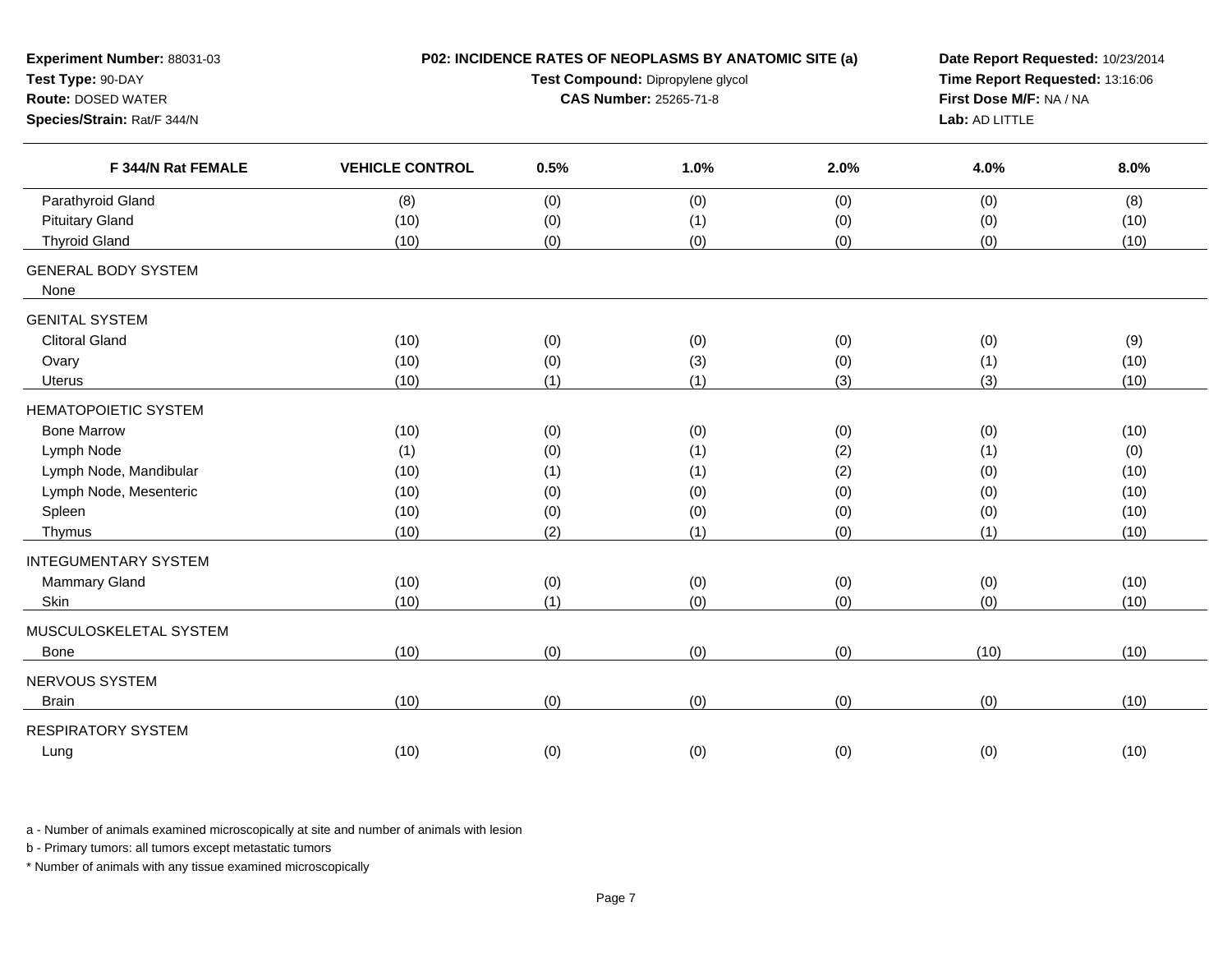| Experiment Number: 88031-03<br>Test Type: 90-DAY<br><b>Route: DOSED WATER</b><br>Species/Strain: Rat/F 344/N |                        |      | P02: INCIDENCE RATES OF NEOPLASMS BY ANATOMIC SITE (a)<br>Test Compound: Dipropylene glycol<br><b>CAS Number: 25265-71-8</b> |      | Date Report Requested: 10/23/2014<br>Time Report Requested: 13:16:06<br>First Dose M/F: NA / NA<br>Lab: AD LITTLE |         |  |
|--------------------------------------------------------------------------------------------------------------|------------------------|------|------------------------------------------------------------------------------------------------------------------------------|------|-------------------------------------------------------------------------------------------------------------------|---------|--|
| F 344/N Rat FEMALE                                                                                           | <b>VEHICLE CONTROL</b> | 0.5% | 1.0%                                                                                                                         | 2.0% | 4.0%                                                                                                              | $8.0\%$ |  |
| Nose                                                                                                         | (10)                   | (0)  | (0)                                                                                                                          | (0)  | (10)                                                                                                              | (10)    |  |
| Trachea                                                                                                      | (10)                   | (0)  | (0)                                                                                                                          | (0)  | (0)                                                                                                               | (10)    |  |
| <b>SPECIAL SENSES SYSTEM</b><br>None                                                                         |                        |      |                                                                                                                              |      |                                                                                                                   |         |  |
| URINARY SYSTEM                                                                                               |                        |      |                                                                                                                              |      |                                                                                                                   |         |  |
| Kidney                                                                                                       | (10)                   | (10) | (10)                                                                                                                         | (10) | (10)                                                                                                              | (10)    |  |
| <b>Urinary Bladder</b>                                                                                       | (10)                   | (0)  | (0)                                                                                                                          | (0)  | (0)                                                                                                               | (10)    |  |

b - Primary tumors: all tumors except metastatic tumors